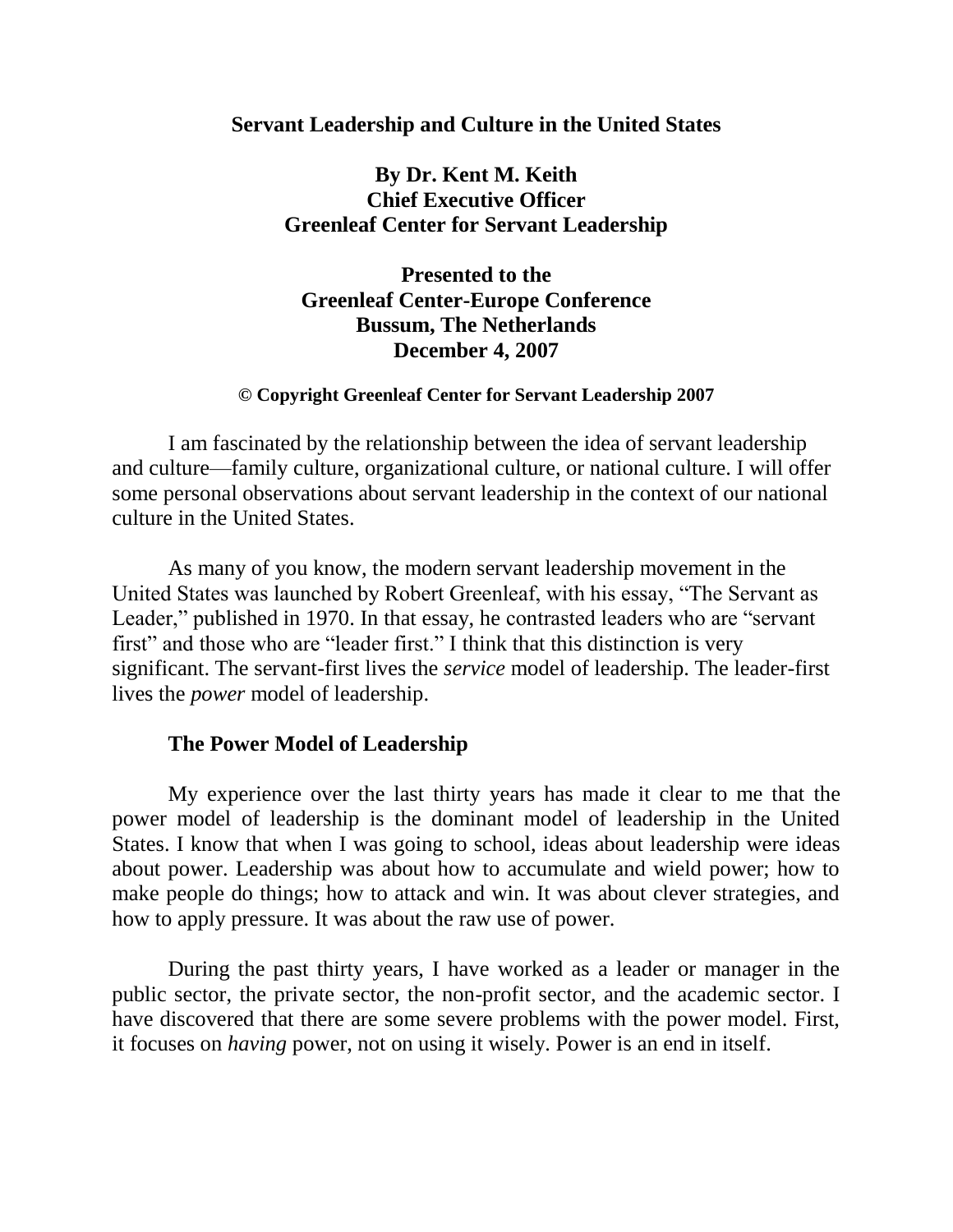Second, the power model of leadership promotes conflict between power groups or factions. People are taught that leadership is about power, so they establish themselves in power groups that compete with other power groups. These power groups become so focused on their rivalries with each other, that they can't focus on solving problems or seizing opportunities. There is also a bias against cooperation, because if you cooperate and succeed, you have to share the credit with another power group.

Third, the power model defines success in terms of who gains more power, not in terms of who accomplishes the most for his or her organization or community. These are serious drawbacks.

There are two more problems with power, and that is the impact that it has on those who seek it. First, people who seek power, often become irrelevant as leaders. They focus on what they want, instead of what other people want, and they lose touch with the people they are supposed to be serving. Second, people who seek power can never get enough of it. It becomes a kind of disease. They always want more, and more, and more. This easily results in spiritual corruption and an unhappy life of self-torment.

# **The Service Model of Leadership**

The service model of leadership contrasts sharply with the power model. The servant leader does not ask, "How can I get power? How can I make people do things?" The servant leader asks, "What do people need? How can I help them to get it? What does my organization need to do? How can I help my organization to do it?" Thus, rather than embarking on a quest for personal power, the servant leader embarks on a quest to identify and meet the needs of others. That is the key concept: Identify and meet the needs of others. That is the mission of the servant leader.

Now, we live in a real world. We know that power abhors a vacuum. Somebody is going to exercise power, and it makes a difference who that somebody is. Certainly, a servant leader can accumulate and exercise power. A servant leader can even become angry and enter the fray to do battle. The difference is that the servant leader accumulates power or becomes angry *on behalf of others*. A servant leader acts in response to the way *others* are treated, not in response to the way he or she is treated.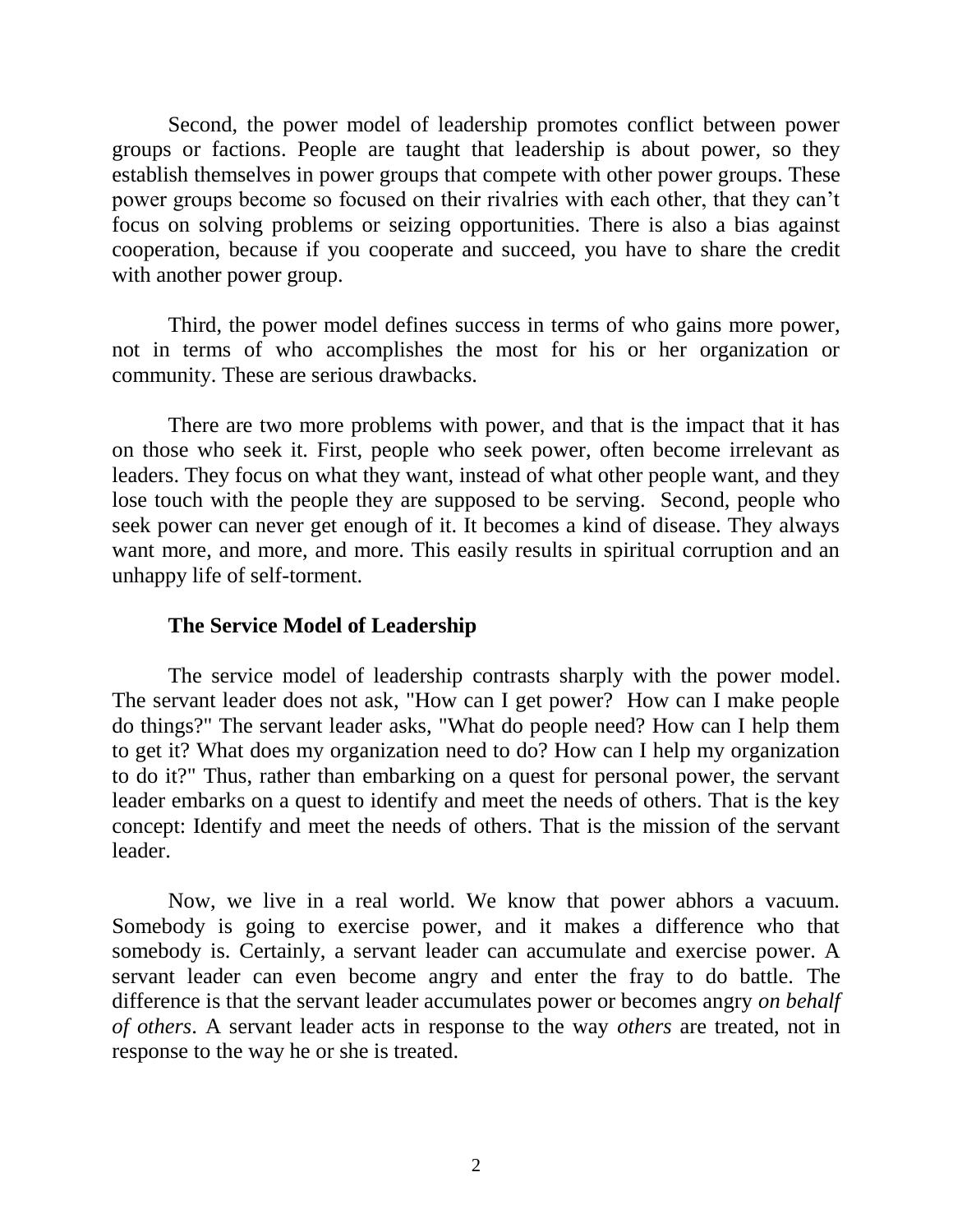Servant leaders can be many different types of leader, depending on their personalities and the specific circumstances. What they have in common is this. They go into a group or organization and ask, is there a gap or missing link or blockage of some kind that is making it hard for this group to achieve what it wants to achieve? If so, can I identify what that gap or missing link or blockage is? If I can identify it, can I do something about it? If I can't do anything about it, can I find someone who can? Since the missing link or gap or blockage will not always be the same, the servant leader does not always perform the same role or service in each case.

The wonderful thing about servant leadership is that it is the entire package—it is moral, ethical, practical, and effective. It is not just virtuous—it gets results. If you are good at identifying and meeting the needs of those you serve your customers, clients, patients, students, members, or citizens—your organization will be very successful. You will be offering people what they really want. That means you will have a very strong "bottom line" for your organization, however you define or measure it.

### **Servant Leadership in the United States**

The advantages of servant leadership seem so obvious to me, that it is sad to see that it is not more widely practiced in the United States. And when I think about what our national leaders are doing today, it makes me especially sad. Personally, I find it painful to see hundreds of billions of dollars being spent on a war in Iraq, while millions of our own children do not have healthcare, and millions of our own children go to bed hungry every night. I think this is what happens when the power model is the dominant model of leadership.

The fact that the power model is the dominant model in our culture is somewhat surprising, given our history and our religion. As for our history, we got off to a good start. Our first president, George Washington, was a classic servant leader. Washington was a surveyor and a farmer, widely respected as a person of good character who was focused on public service. He was general of our Continental Army, president of our Constitutional Convention, and the first president of our country.

Washington was so admired that some historians speculate that if he had wanted to be king, the United States might have become a constitutional monarchy. But that is not what Washington wanted. He didn't want to be king, he wanted to be a public servant. He voluntarily resigned his commission as general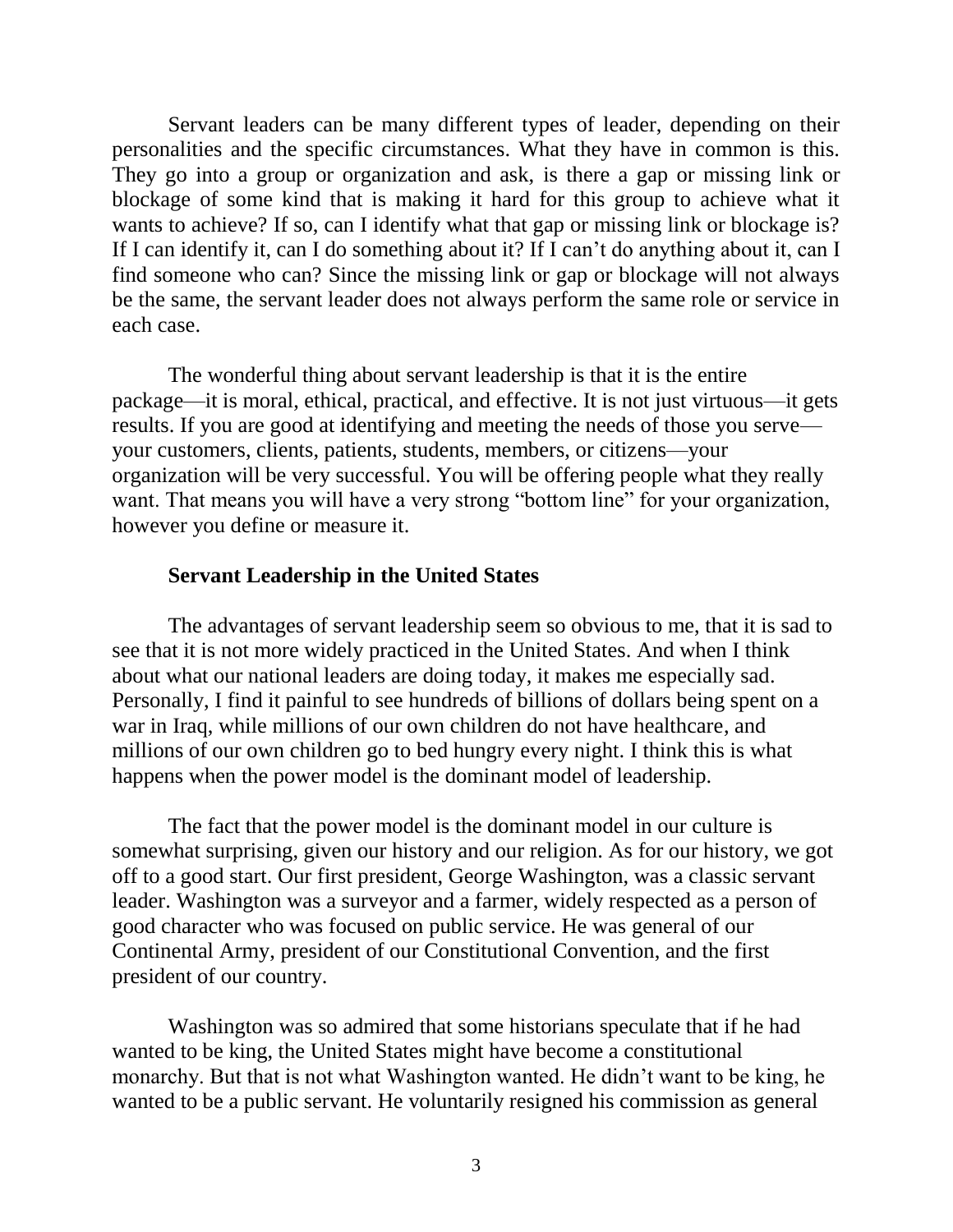after the war, and later, after two terms as president, he decided not to run again, giving the nation a peaceful, successful transition of power. Historian Joseph Ellis said that Washington was "the supreme example of the leader who could be trusted with power because he was so ready to give it up."

It is possible that the westward expansion across the American continent during the  $19<sup>th</sup>$  century turned our culture toward individualism and away from community. Pioneers set out to conquer the land, and they valued individual initiative, hard work, and material rewards. There were small towns and other kinds of communities, and individuals who lived far apart still came together from time to time to help each other harvest crops or build barns. But for more than a century, many Americans lived in a highly individualist, self-reliant culture. It was said that the famous pioneer Daniel Boone moved house every time another family took up residence within a few miles of his home.

Perhaps for many Americans, individual rights and rewards simply outweighed the sense of community rights and community needs. Individual selfreliance is still considered very important today, and that may shift the focus away from contributing to the community. If so, that shift in focus makes it harder to promote servant leadership.

### **The Impact of Religion**

Let me talk about the impact of religion in the United States. First of all, let me say that you don't have to be a Christian to be a servant leader. Servant leadership is a philosophy, a set of values, and a series of daily practices that can be lived by anyone, regardless of their faith or lack of faith.

However, Jesus taught his followers to be servant leaders, and the United States began as, and in many ways still is, a Christian country. We are diverse in religious beliefs, but our culture, politics, and history have been influenced by Christianity. Somewhere between 75 and 80% of Americans today describe themselves as Christians. Unfortunately, the fact that Jesus taught his followers to be servant leaders does not seem to have had a very big impact on his followers.

Jesus clearly distinguished between the power model of leadership and the service model, and called upon his followers to be servants—to be servant leaders. In fact, his teaching on this topic is probably the earliest, most direct teaching on servant leadership in recorded history—far more direct, and far more demanding than the concept of a facilitating leader that we find in Lao-Tzu's *Tao Teh Ching*.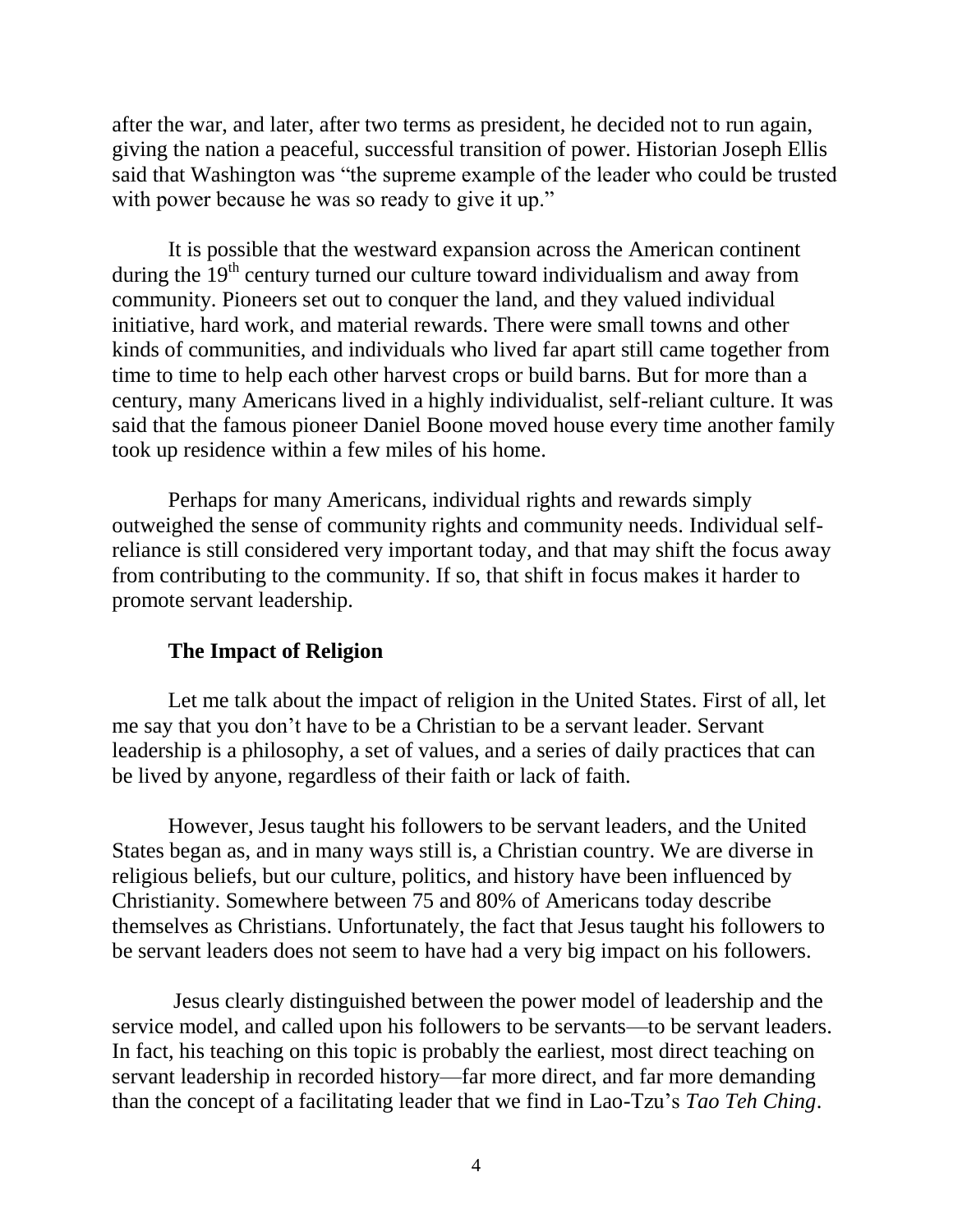And the teaching of Jesus on this topic is found in *both* the Gospel of Mark *and* the Gospel of Matthew. Here is the scriptural passage. Jesus gathered his disciples together, and said:

You know that the rulers of the Gentiles lord it over them, and their high officials exercise authority over them. Not so with you. Instead, whoever wants to become great among you must be your servant, and whoever wants to be first must be your slave—just as the Son of Man did not come to be served, but to serve, and to give his life as a ransom for many.

Jesus was so desirous of making this point that on his last night with his disciples, he washed their feet, to demonstrate how they should serve each other. These teachings are not theological; they are not about the nature of God or the divinity of Jesus. They are about how to live, and how to treat each other.

Many Christians have indeed taken these words to heart, and are living and teaching servant leadership. What I find intriguing is the question: Why aren't *more* Christians in the United States living a life of servant leadership? The answer, I think, is in the impact of our culture.

I gained some insight into this question a number of months ago when I attended a national leadership conference hosted by a large church in the United States. The conference was 2 ½ days long, with many speakers and presentations. *None* of them mentioned the teachings of Jesus in which he rejected the power model and called on his followers to be servants. The speakers talked about the leadership and management techniques of the secular, commercial world. The idea was to lead the way the secular world leads, but *do it for God*.

I think this what many Christians have decided to do. The power model is still the dominant model of leadership in our culture, and it is hard to fight one's culture. So instead of following the counter-cultural teachings of Jesus, some Christians look to the Old Testament, to leaders like Moses or David, who can be characterized as using the power model of leadership. Others simply adopt current management and leadership techniques and ignore what Jesus said. Still others have never heard of the teachings of Jesus on this subject.

So I conclude that even though our country began as a Christian nation, and at least three quarters of our citizens describe themselves as Christian, the teachings about servant leadership have not had much influence. Actually, I think we get the worst of both sides. Some people shy away from servant leadership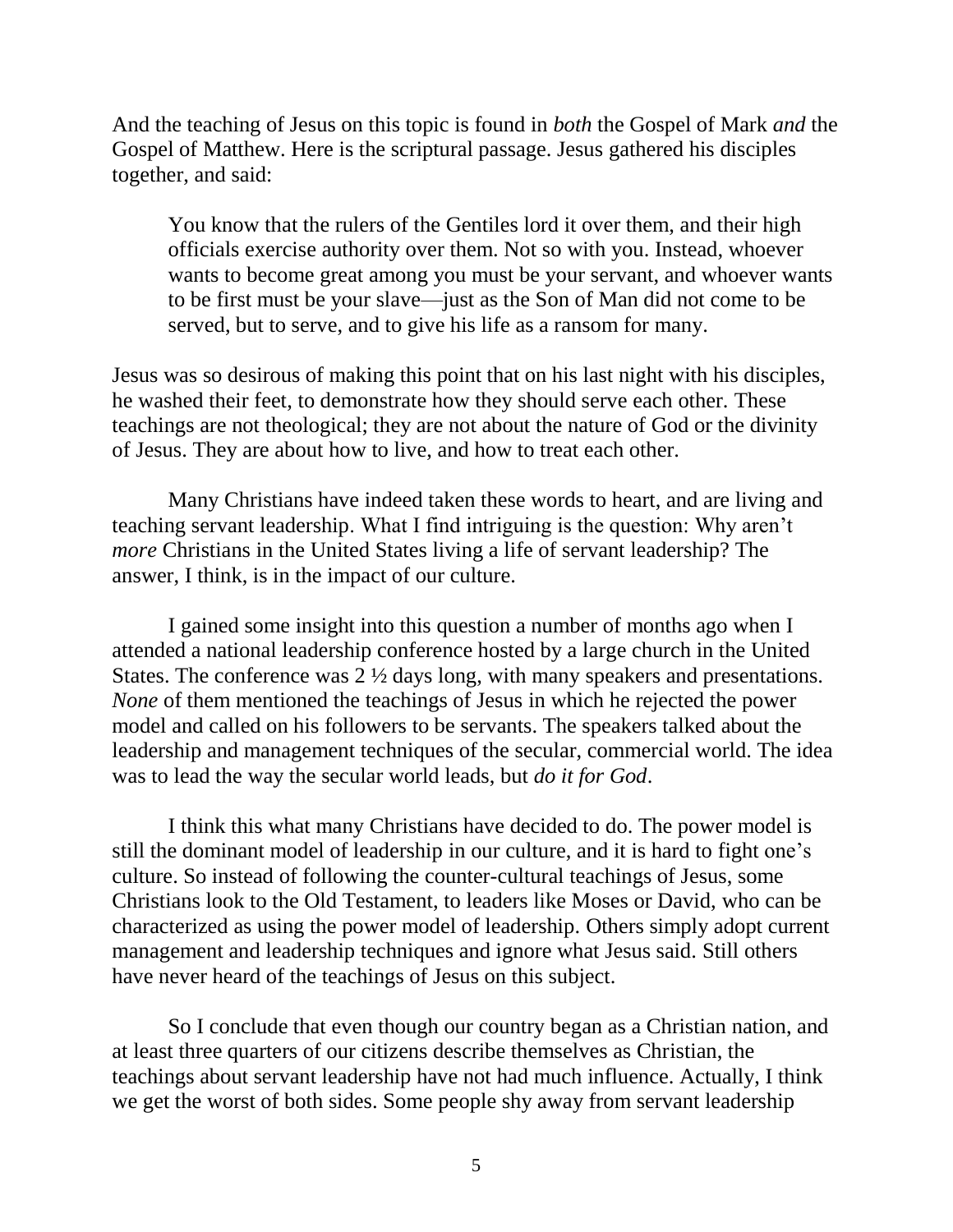because they think they have to be religious to adopt it, while many who are religious are ignoring servant leadership in favor of getting along in their culture a culture in which the power model is dominant.

# **Prospects for change**

What does the future look like? I am optimistic. I see three reasons that prospects for servant leadership may improve in the coming decades.

First, the increase in the African-American, Hispanic, and Asian-American populations in the United States may have a positive influence. Juana Bordas, a member of the Board of Trustees of the Greenleaf Center, recently published a book titled *Salsa, Soul and Spirit*. The book describes Hispanic, African-American, and Native American Indian attitudes toward leadership. While there are differences, they all see leadership in terms of service to the community. The purpose of leadership in these cultures has not been to acquire power, wealth, or fame for oneself, but to improve life for community members. And positions of leadership in these cultures do not belong to individuals—they belong to the communities that the leaders serve. These ideas clearly support servant leadership. If these ethnic groups retain these ideas as they grow in influence, they will have a positive effect on mainstream thinking about servant leadership in the United States.

The second reason that I am optimistic about the future is that Americans are beginning to learn that power, wealth, and fame are nice but not especially meaningful. They don't make people happy.

Gregg Easterbrook wrote a book titled *The Progress Paradox*. He reported that since the end of World War II, the objective indicators of social welfare in America and Europe have trended upward. Per-capita income, "real" income, longevity, home size, cars per driver, phone calls made annually, trips taken annually, highest degree earned, IQ scores, just about every objective indicator of social welfare has trended upward on a pretty much uninterrupted basis for two generations.

But the trend line for happiness has been flat for fifty years. The trend line is negative for the number of people who consider themselves "very happy," that percentage gradually declining since the 1940s. And the trend is very unfavorable when it comes to avoiding psychological depression. Adjusting for population growth, ten times as many people in the Western nations today suffer from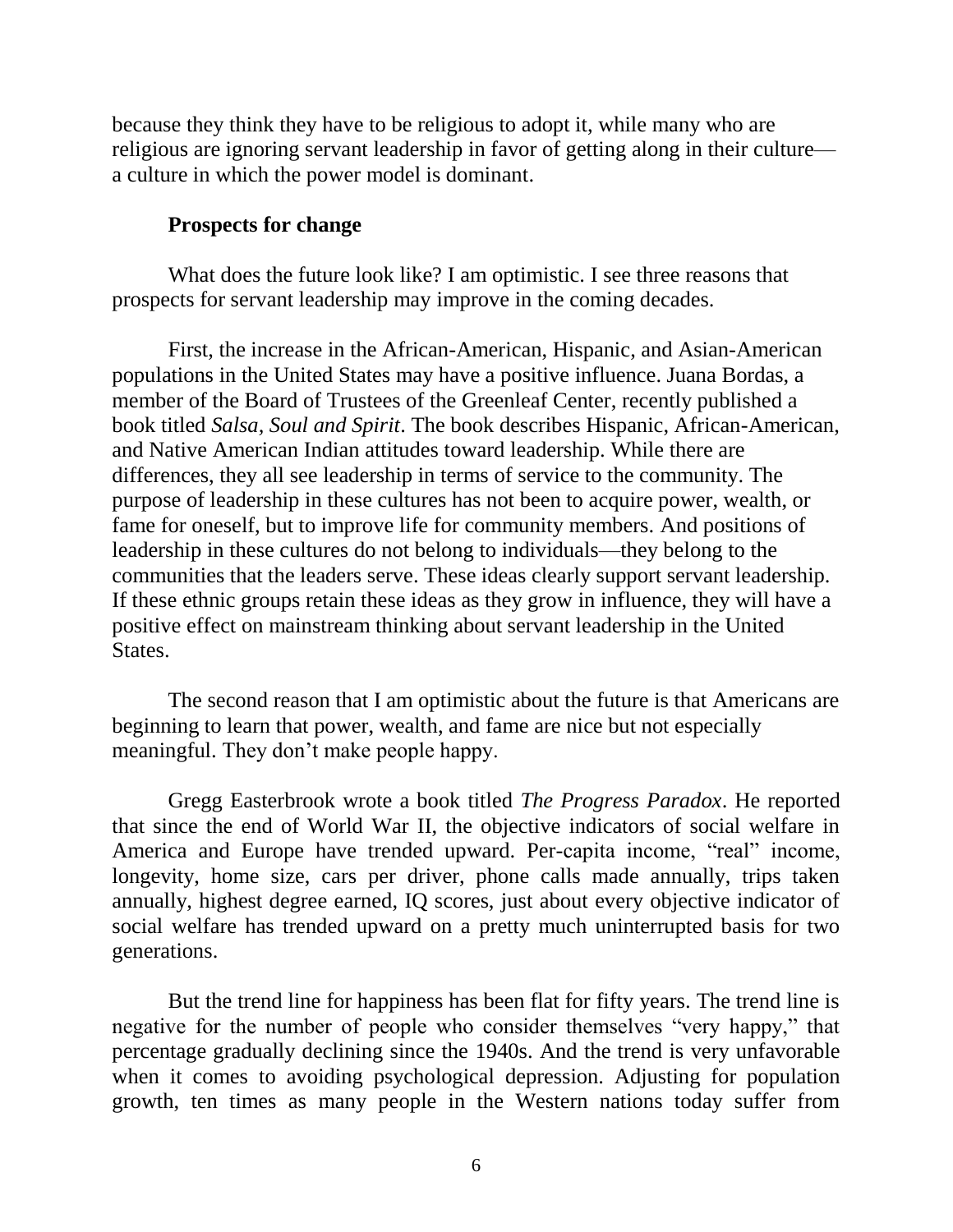"unipolar" depression, or unremitting bad feelings without a specific cause, than was the case half a century ago. Easterbrook concluded that "Americans and Europeans have ever more of everything except happiness."

For generations, many Americans have sought to achieve the American dream. Unfortunately, the dream has been a materialistic dream, and now that many people are achieving it, they are discovering it is not especially meaningful. In our relentless drive for materialistic well-being, we have wandered away from the things that have given people the most meaning and happiness for thousands of years—giving and receiving love, being close to our family and friends, living our values, and doing what's right.

What servant leaders know is that the search for success and the search for meaning are not the same search. They may overlap, but they are not the same. In fact, the things that our commercial, secular culture considers to be attributes of success may have little to do with personal meaning.

For example, power is a symbol of success, but people learn that there is more meaning in service. Wealth is a symbol of success, but people find more meaning in the richness of daily life—family, friends, hobbies, sunsets. Fame is a symbol of success, but there is more meaning in being known intimately by a few than in being known superficially by millions. Winning is a symbol of success, but there is more meaning in always doing one's personal best, win or lose.

Here's the point: The symbols of success that are promoted by the secular, commercial culture in the United States are not necessarily bad. They're just *not enough*. They're not enough when it comes to finding personal meaning and deep happiness. There is more to life than success. It is not enough to get ahead—we also need to get meaning.

As Americans rediscover where to find the most meaning and happiness in life, many of them will become less focused on power, wealth, and fame, and more focused on loving and helping others. This will support increased interest in servant leadership, because it is the best leadership model for those who do want to love and help others.

The third reason that I am optimistic about the future is that Americans see themselves as very practical people. Americans want to get things done. Ideas are good if they can be applied. And servant leadership simply works very well when it is applied. Servant leadership is highly effective, because it focuses on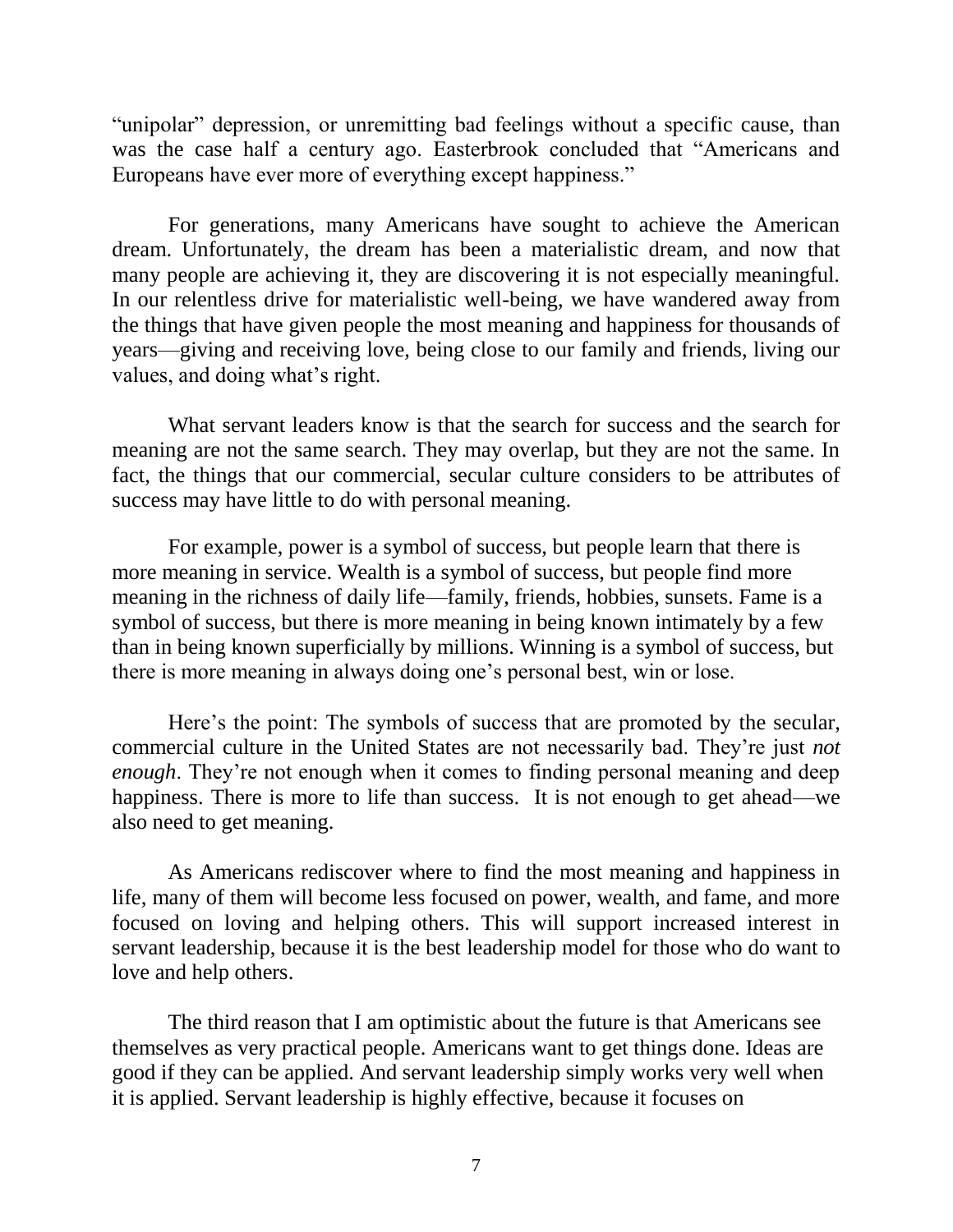developing, coaching, and empowering employees, so that they in turn can effectively serve customers, clients, members, patients, students, or citizens. When the focus is truly on identifying and meeting the needs of colleagues and customers, the business is in a great position to be successful.

There is much that we could say about the key practices of servant leaders. I include in my list the following seven practices: personal self-awareness, listening, inverting the pyramid, developing your colleagues, coaching instead of controlling, unleashing the energy and intelligence of your employees, and foresight. We know from the work of Joseph Jaworski, who is here today, as well as Ken Blanchard, Stephen Covey, Jim Collins, Meg Wheatley, and others that these practices yield strong business results. My own opinion is that these practices will be even more effective with our upcoming generations than they were with previous generations, so the effectiveness of servant leadership will become even more obvious as the years go by.

In the coming years, the Greenleaf Center in the United States will focus more on proving and explaining the practical effectiveness of servant leadership. We can identify more organizations using servant leadership principles, and learn from their examples. We can provide a forum for sharing the results of research on the impact of servant leadership. While I am grateful for the moral, ethical, and spiritual advantages of servant leadership, it seems to me that our best next step is to prove to our fellow Americans that servant leadership is not only virtuous but also very practical. It's a great way to get results.

### **Conclusion**

In conclusion, the power model is the dominant leadership model in the United States, in spite of the example of early leaders like George Washington, and the importance of Christianity in our history and culture. Servant leaders do exist, and they flourish, but they are counter-cultural.

I am optimistic about the prospects for servant leadership in the United States because of three factors: (1) growth in the influence of Hispanic, African-American, Asian-American, and other ethnic groups for which leadership is about serving the community; (2) the discovery by Americans that the power model is not as meaningful, and does not provide as much happiness, as the service model of leadership; and (3) proof that servant leadership is actually the most effective, practical way to serve customers, clients, patients, members, students, and citizens.